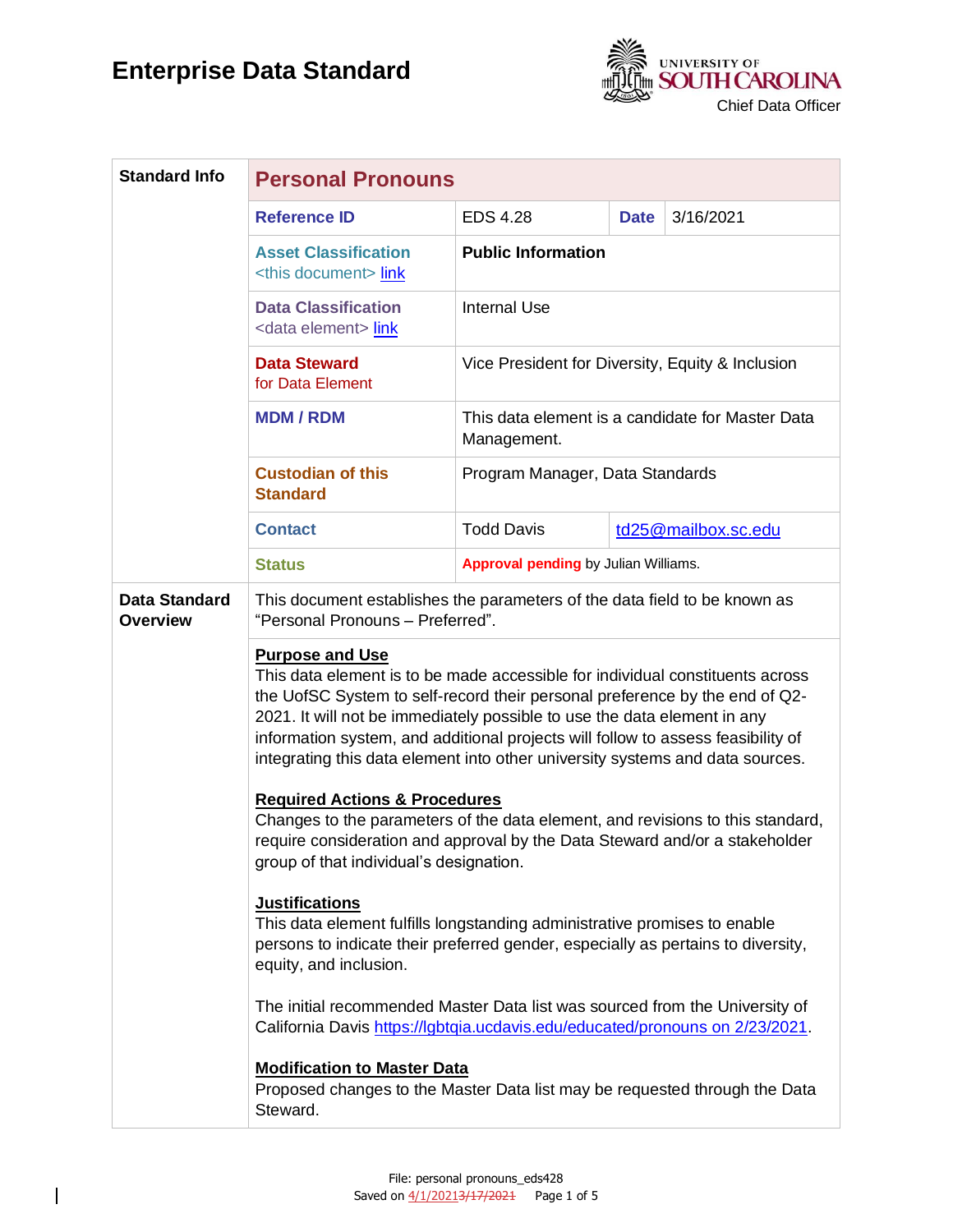

| <b>Definition</b><br>(functional)       | The personal pronouns by which a person wishes to be spoken about in the<br>third person, including the Subjective, Objective, Possessive, and Reflexive.                                                                                                                                                                                                                                                                                                                     |                                                                                                                                                                                                                                                                                                                              |  |
|-----------------------------------------|-------------------------------------------------------------------------------------------------------------------------------------------------------------------------------------------------------------------------------------------------------------------------------------------------------------------------------------------------------------------------------------------------------------------------------------------------------------------------------|------------------------------------------------------------------------------------------------------------------------------------------------------------------------------------------------------------------------------------------------------------------------------------------------------------------------------|--|
| Also known as                           | <b>Personal Pronouns</b>                                                                                                                                                                                                                                                                                                                                                                                                                                                      |                                                                                                                                                                                                                                                                                                                              |  |
| <b>Disambiguation</b>                   | No like or similar data elements were identified as already in use at UofSC at<br>the time this standard was drafted.                                                                                                                                                                                                                                                                                                                                                         |                                                                                                                                                                                                                                                                                                                              |  |
| <b>Caveats and</b><br><b>Exceptions</b> | (1) The presence and visibility of the data element in university information<br>systems will take significant time to accomplish, beginning in Q3-2021;<br>each integration or data feed revision will be under a unique Demand #<br>with DoIT.<br>(2) The Data Steward and stakeholders should consider whether some<br>user guidance/constraint is required for this field, such as the Preferred<br>Pronouns will be chosen from the currently accepted list of pronouns. |                                                                                                                                                                                                                                                                                                                              |  |
| System of<br><b>Record</b>              | Oracle Identity Manager (OIM) with myAccount.sc.edu as user front end                                                                                                                                                                                                                                                                                                                                                                                                         |                                                                                                                                                                                                                                                                                                                              |  |
| Data Cookbook<br><b>Entry / Link</b>    | < <pending>&gt;</pending>                                                                                                                                                                                                                                                                                                                                                                                                                                                     |                                                                                                                                                                                                                                                                                                                              |  |
| <b>Metadata</b>                         | Field Type                                                                                                                                                                                                                                                                                                                                                                                                                                                                    | Text, List of choices.                                                                                                                                                                                                                                                                                                       |  |
|                                         | Field Rendering on<br>User Interface                                                                                                                                                                                                                                                                                                                                                                                                                                          | Single drop-down to choose among sets of values, each<br>set containing 4 pronouns (Objective, Subjective,<br>Possessive, and Reflexive) as Master Data items<br>presented in standard alphabetical order, top to bottom<br>beginning with the first word in each set. Exception<br>needed for "call me by my name, please". |  |
|                                         | <b>Field Length</b>                                                                                                                                                                                                                                                                                                                                                                                                                                                           | <b>TBD</b>                                                                                                                                                                                                                                                                                                                   |  |
|                                         | Keyboard/character<br>set permitted                                                                                                                                                                                                                                                                                                                                                                                                                                           | <b>TBD</b>                                                                                                                                                                                                                                                                                                                   |  |
|                                         | <b>OIM Field Technical</b><br>Name                                                                                                                                                                                                                                                                                                                                                                                                                                            | <b>TBD</b>                                                                                                                                                                                                                                                                                                                   |  |
|                                         | OIM Table                                                                                                                                                                                                                                                                                                                                                                                                                                                                     | <b>TBD</b>                                                                                                                                                                                                                                                                                                                   |  |
|                                         | <b>OIM Field</b><br>Label/Functional<br>Name                                                                                                                                                                                                                                                                                                                                                                                                                                  | <b>Personal Pronouns</b>                                                                                                                                                                                                                                                                                                     |  |
|                                         | myaccount.sc.edu<br><b>Field Technical Name</b>                                                                                                                                                                                                                                                                                                                                                                                                                               | <b>TBD</b>                                                                                                                                                                                                                                                                                                                   |  |
|                                         | myaccount.sc.edu<br>Table                                                                                                                                                                                                                                                                                                                                                                                                                                                     | <b>TBD</b>                                                                                                                                                                                                                                                                                                                   |  |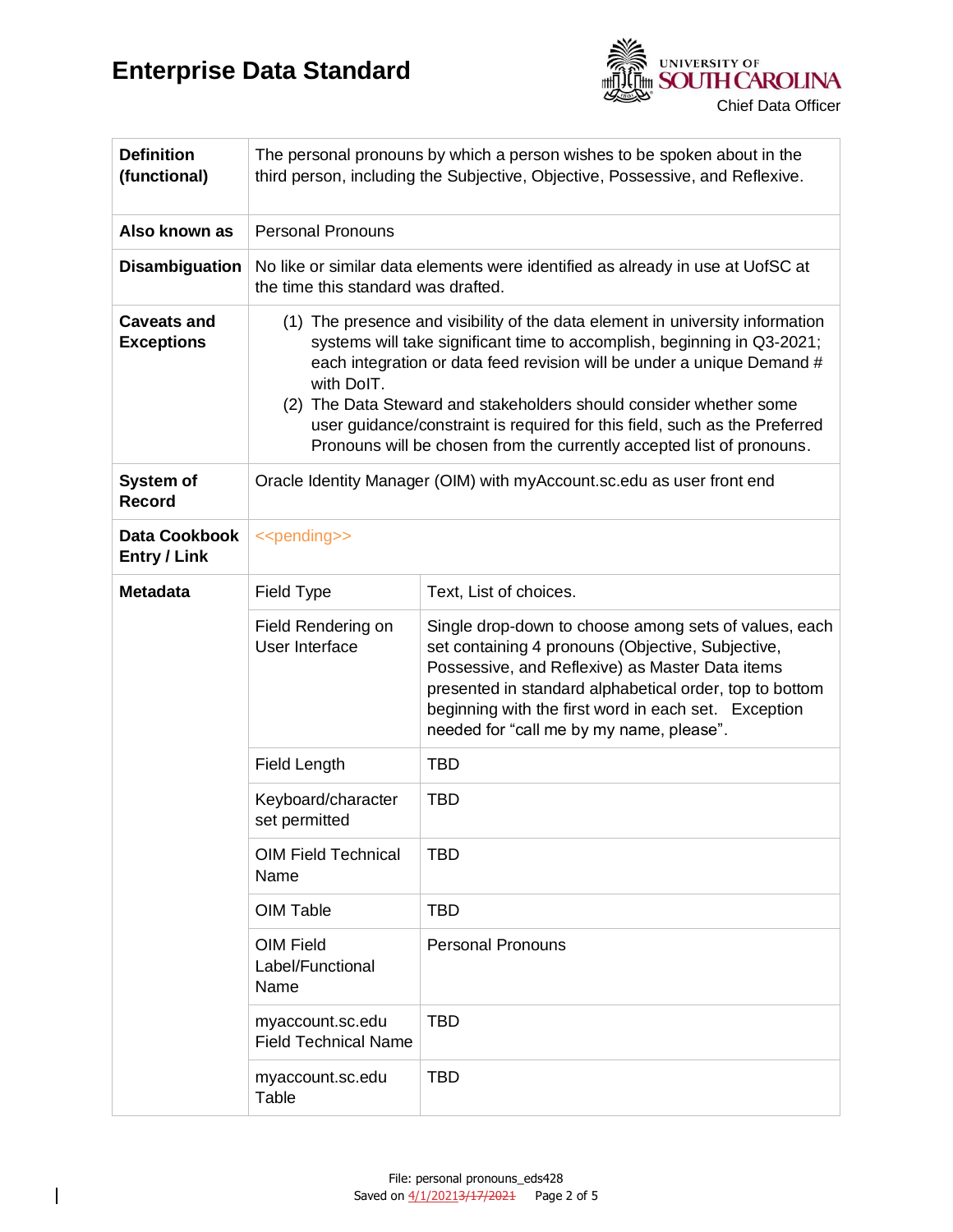

|                                     | myaccount.sc.edu<br>Label/Functional<br>Name | <b>Personal Pronouns</b>                                                                                                                                                                                                                                                                      |                                                                                                                                                                                                                                                                                                                                                                                                                                                                                                                                                                                                          |               |  |
|-------------------------------------|----------------------------------------------|-----------------------------------------------------------------------------------------------------------------------------------------------------------------------------------------------------------------------------------------------------------------------------------------------|----------------------------------------------------------------------------------------------------------------------------------------------------------------------------------------------------------------------------------------------------------------------------------------------------------------------------------------------------------------------------------------------------------------------------------------------------------------------------------------------------------------------------------------------------------------------------------------------------------|---------------|--|
|                                     | Acceptable List of<br>Pronouns               | Co, co, cos, coself<br>En, en, ens, enself<br>Ey, em, eir, emself<br>He, him, his, himself<br>She, her, hers, herself<br>They, them, their, themselves<br>Xie, hir, hirs, hirself<br>Yo, yo, yos, yoself<br>Ze, zir, zirs, zirself<br>Ve, vis, ver, verself<br>Call me by my name, please.    |                                                                                                                                                                                                                                                                                                                                                                                                                                                                                                                                                                                                          |               |  |
| <b>Business</b><br><b>Processes</b> | <b>Initial Collection</b>                    | submitted.<br>No review or approval is required.                                                                                                                                                                                                                                              | Any employee and/or student may submit a Pronoun -<br>Preferred through myaccount.sc.edu which will be<br>transmitted and stored in OIM as the system of record,<br>with a timestamp indicating the date and time                                                                                                                                                                                                                                                                                                                                                                                        |               |  |
|                                     | User Change                                  | Any employee and/or student may submit a different<br>Pronouns - Personal through myaccount.sc.edu at any<br>time. Submitted values will be automatically processed<br>into OIM with a timestamp. Prior values and their<br>timestamp will be logged and retained in the system of<br>record. |                                                                                                                                                                                                                                                                                                                                                                                                                                                                                                                                                                                                          |               |  |
|                                     | Data Feeds &<br>Integrations                 |                                                                                                                                                                                                                                                                                               | A system owner (aka Receiving Data Steward) may<br>request this data element be added to an existing or<br>new data feed by submitting a Demand to DoIT through<br>https://sc.edu/ithelp; the earliest date such work is likely<br>to start is July 1, 2021.<br>Requests will be forwarded to the Data Steward for this<br>data element for consideration, including approval and<br>prioritization/scheduling; other governance groups,<br>including but not limited to the Student Systems Council<br>and Administrative Systems Council, may need to<br>approve, prioritize, and schedule the effort. |               |  |
|                                     | Metrics and<br>Reporting                     | DoIT shall report the number of submissions received,<br>by constituent type and date, and provide a summary<br>dashboard with visualizations at analytics.sc.edu;<br>access to the reports will be at the direction of the Data<br>Steward.                                                  |                                                                                                                                                                                                                                                                                                                                                                                                                                                                                                                                                                                                          |               |  |
|                                     | Stakeholder                                  |                                                                                                                                                                                                                                                                                               | <b>RACI</b>                                                                                                                                                                                                                                                                                                                                                                                                                                                                                                                                                                                              | <b>Status</b> |  |

 $\overline{\phantom{a}}$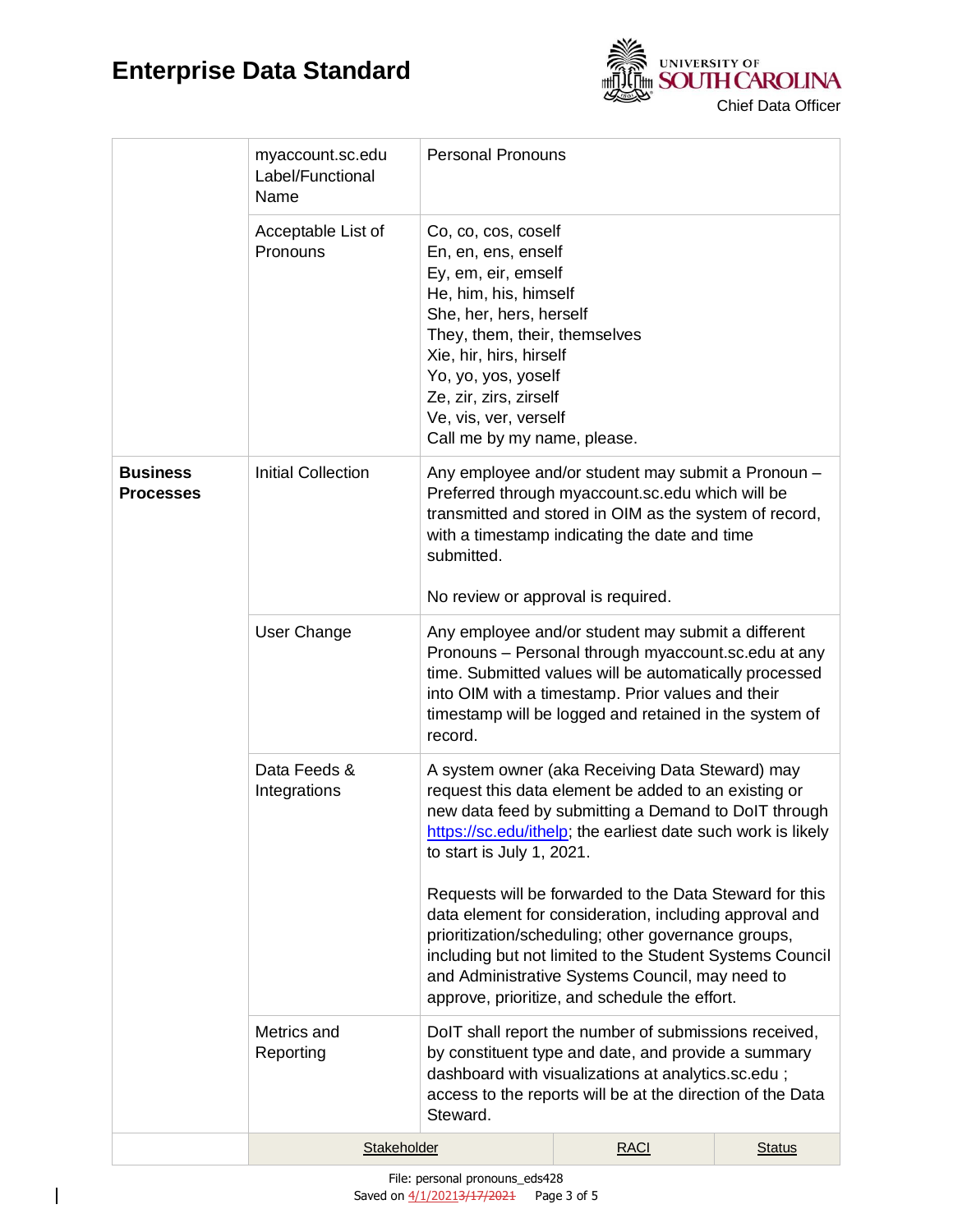$\overline{\phantom{a}}$ 

 $\mathbf{I}$ 



| Acknowledged<br><b>Stakeholders</b> | Williams, Julian (VP-DEI) - Data<br>Steward                                                                                                                                                                                                            |                                                                                                                                                                                                                                                                                      | Responsible                  | Accepted  |  |
|-------------------------------------|--------------------------------------------------------------------------------------------------------------------------------------------------------------------------------------------------------------------------------------------------------|--------------------------------------------------------------------------------------------------------------------------------------------------------------------------------------------------------------------------------------------------------------------------------------|------------------------------|-----------|--|
|                                     | Marterer, Aaron (Registrar)                                                                                                                                                                                                                            |                                                                                                                                                                                                                                                                                      | Consulted                    | Accepted  |  |
|                                     |                                                                                                                                                                                                                                                        | Lee, Stacy (HR)                                                                                                                                                                                                                                                                      |                              | Accepted  |  |
|                                     | Byers, Rick (DoIT)                                                                                                                                                                                                                                     |                                                                                                                                                                                                                                                                                      | Accountable<br>(Custodian)   | Accepted  |  |
|                                     | Malone, Shay (Student Life)                                                                                                                                                                                                                            |                                                                                                                                                                                                                                                                                      | Consulted                    | Accepted  |  |
|                                     | Kelly, Mike (DoIT)<br>Davis, Todd (DoIT)                                                                                                                                                                                                               |                                                                                                                                                                                                                                                                                      | Accountable                  | Accepted  |  |
|                                     |                                                                                                                                                                                                                                                        |                                                                                                                                                                                                                                                                                      | Accountable<br>(Facilitator) | Accepted  |  |
| <b>Approval Log</b>                 | Operational/Functional Area                                                                                                                                                                                                                            |                                                                                                                                                                                                                                                                                      | Authorization                | Date      |  |
|                                     | VP-DEI - Data Steward                                                                                                                                                                                                                                  |                                                                                                                                                                                                                                                                                      | Williams, Julian             | 3/17/2021 |  |
|                                     | Registrar                                                                                                                                                                                                                                              |                                                                                                                                                                                                                                                                                      | Marterer, Aaron              | 3/8/2021  |  |
|                                     | <b>HR</b>                                                                                                                                                                                                                                              |                                                                                                                                                                                                                                                                                      | Lee, Stacy                   | 3/8/2021  |  |
|                                     | <b>Student Life</b>                                                                                                                                                                                                                                    |                                                                                                                                                                                                                                                                                      | Malone, Shay                 | 3/8/2021  |  |
|                                     | DolT                                                                                                                                                                                                                                                   |                                                                                                                                                                                                                                                                                      |                              | 3/8/2021  |  |
|                                     | DolT                                                                                                                                                                                                                                                   |                                                                                                                                                                                                                                                                                      | Davis, Todd                  | 3/8/2021  |  |
|                                     | Chief Data Officer (IT executive lead)                                                                                                                                                                                                                 |                                                                                                                                                                                                                                                                                      | Kelly, Mike<br>3/16/2021     |           |  |
| <b>Change Log</b>                   | <b>Date</b>                                                                                                                                                                                                                                            | Comments                                                                                                                                                                                                                                                                             |                              |           |  |
|                                     | 3/16/2021                                                                                                                                                                                                                                              | Following discussion by Executive Sponsor's project<br>stakeholders concerning options for presentation, Exec<br>Sponsor approved to move forward with sets of options as<br>described herein - recognizing the design is limited and may<br>need further development in the future. |                              |           |  |
|                                     | 3/5/2021                                                                                                                                                                                                                                               | Revisions based on stakeholder review and comments,<br>including using 4 columns for the pronoun lists ex. He, him, his,<br>and himself.                                                                                                                                             |                              |           |  |
|                                     | 2/23/2021                                                                                                                                                                                                                                              | Circulated to working group on Preferred Name by Todd Davis,<br>facilitated by VP-DEI Williams, for review, comment, and<br>changes.                                                                                                                                                 |                              |           |  |
|                                     | 1/26/2021                                                                                                                                                                                                                                              | New Standard drafted by Mike Kelly                                                                                                                                                                                                                                                   |                              |           |  |
| Fair Use &<br>Copyright             | This data standard is established exclusively by and for the University of South Carolina. Any<br>duplication or repurposing of the content must cite and acknowledge this Standard and the<br>named Steward, Contact, and Chief Data Officer. © 2021. |                                                                                                                                                                                                                                                                                      |                              |           |  |